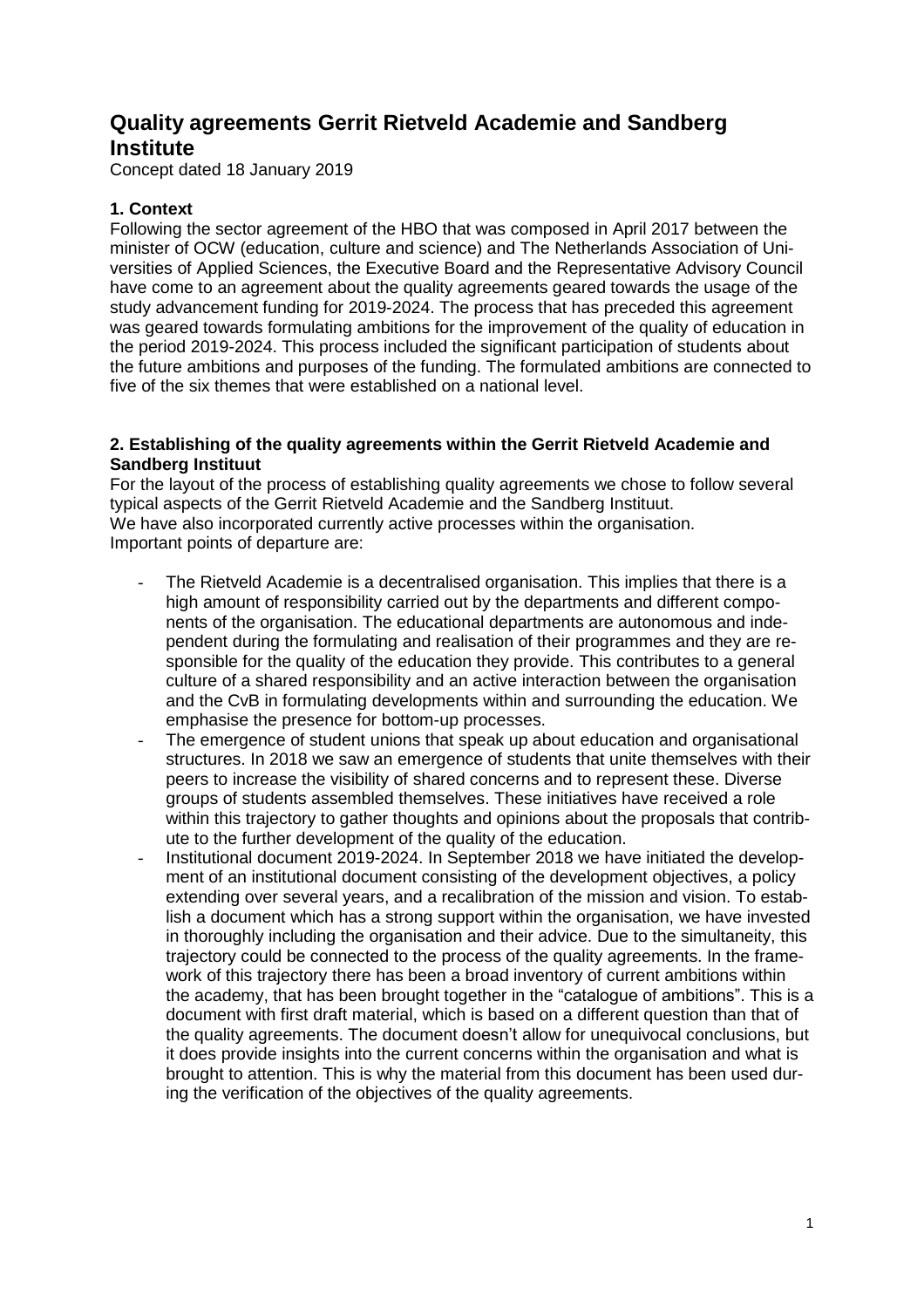#### Development of the process

In October 2018, when asked for the trajectory of the assessment of the quality agreements, the CvB has requested the MR to formulate a process where students could bring in ideas for possible funding purposes, in relation to the six national themes. The MR has formulated an action plan which has been discussed with the CvB. The process was geared towards the active engagement of already existing students unions and student groups. The MR has provided a widespread open call amongst the students, in which was asked to compose proposals that would contribute to the quality of the education. Subsequently, the MR has approached several of these student groups, such as the Student Union and the Black Student Union. These are both recent initiatives of students in which them unite themselves. The MR has chosen these because these groups already have a group of engaged peers within the school and an existing infrastructure for communication, deliberations and synchronising. Furthermore, these students have previously shown an explicit engagement with the education. The CvB and the MR agree that it is meaningful to actively invite and engage these initiatives with the quality agreements. The MR has also composed a temporary group from the bachelor departments and a group from the master departments so both components are represented in the proposals.

During a month long period the students groups, with or without the guidance of the MR, have gathered and developed proposals. Subsequently, the MR has brought together all proposals and analysed the proposed ideas and plans to indicate which themes seem urgent and which plans can be connected to these themes. Based on this analysis the MR has delivered an advisory document to the CvB about how the study advancement funding can be purposefully utilised from the viewpoint of the students. During a work session in the beginning of December the MR and CvB have further deliberated about the advice. The MR has explained how the advice was composed and which considerations it was based on.

The CvB has studied this advice and has used it as a point of departure for the composition of the concept for the quality agreements that they would like to agree on with the MR. The proposals formulated by the MR, through collaboration with the students, have been combined with more general institutional objectives that were established in 2017 in agreement with the MR. These institutional objectives have been formulated based on a preliminary analysis of issues that are relevant to the organisation. Next to this there has been delved into the "catalogue of ambitions" that has been composed based on content delivered by all components of the organisation. The compilation of this catalogue was a component of the current trajectory of the institutional document, referenced above.

At the end of December, the CvB has informed the Supervisory Board about the full process of the quality agreements, de role of the MR and how the MR has worked within a process where the students are included in the proposals. The CvB has also further elaborated the framework of the concept plan of the quality agreements, with explicit attention to the considerations that were made by the board. The Supervisory Board has stated that they feel the considerations and working processes of the board are clear.

Subsequently the CvB has delivered her proposal for the formulation of the quality agreements to the MR in the beginning of January. The chairman of the CvB has been in conversation with the MR about how the observations by the CvB of the institutional objectives, the advice of the MR and the catalogue of ambitions have come together in the concept proposal. The estimated budget has also been explained further.

The MR has stated in mid January that they see their intentions reflected in the content of the objectives that have been composed. Naturally there is still the need to elaborate to realise the objectives. This is brought to attention by both the CvB as the MR. The MR wishes to be significantly involved in this process.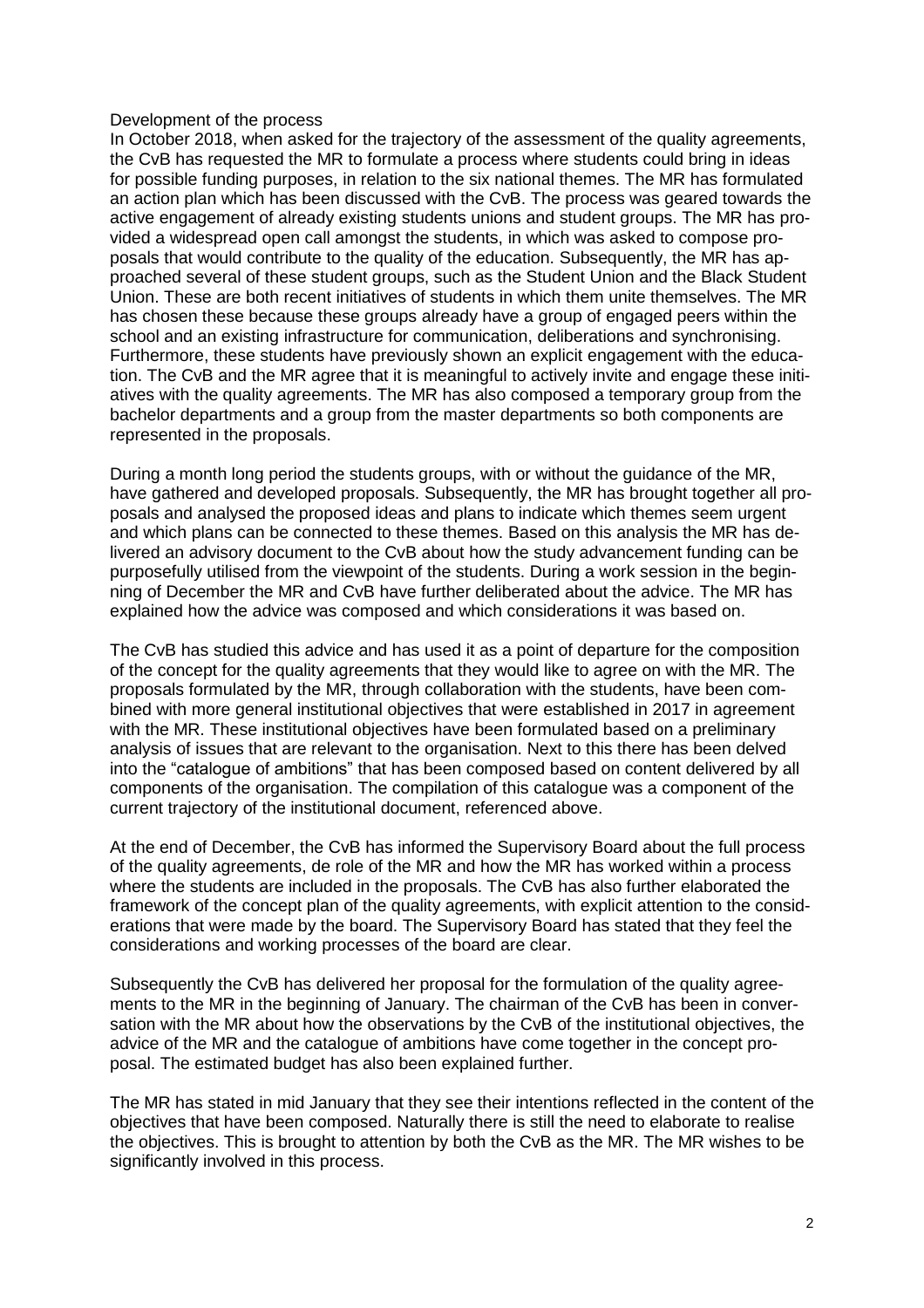# **3. Further trajectory, elaboration and implementation of the quality agreements.**

The CvB will organise a work session with the MR (or a delegation of the MR) in the following weeks. This will include the involvement of the students that have contributed to the proposals which have been forwarded to the CvB. It is importnat that they receive a role in the further elaboration and implementation of the proposals and that they are informed about how their proposals are involved in the final plan. During this work session there will be a discussion about each formulated objective form the institutional document how this can be realised in the coming year and where the priorities are. Which actions will be made, who plays which role and responsibility and how are the budgets spent in detail. This will lead to a yearly plan quality agreements 2019 which will be agreed upon by the MR and the CvB.

The intention is to formulated a new yearly plan each year, based on the evaluation of the results of the previous year.

At the beginning of February the full file of the quality agreements will be proposed to the Supervisory Board. The Supervisory Board will be further informed about the status of the plan. This will include the fact that the objectives have been agreed upon with the MR and that there will be a collaboration with the MR in the coming period toward the further realisation of these objectives. It is expected that this will offer sufficient conditions for the Supervisory Board to agree with the plan.

Realising that the visit of the NVAO is planned on 11 March 2019, the CvB intends that the MR can give her final approval in the meeting planned in February.

#### **4. Description of the quality agreements**

The quality agreements intend to increase the quality of the education, specifically as experienced by the students.

The Gerrit Rietveld Academie and the Sandberg Instituut choose to formulate the objectives that together form the quality agreements in a structure and order that connects to the internal structure and the dialogue that has taken place preceding this document. Subsequently, it will be made clear how the described objectives connect to the funding objectives that are stipulated in the sector agreement. This will elaborated upon in point four of this document.

The quality agreements comprise the agreement between the Executive Board, Representative Advisory Council and Supervisory Board to utilise the study advancement funding in the period 2019-2014 for the following objectives:

### Objective 1 – Increasing the diversity and inclusivity, including an increased influx of (Dutch) youth with diverse cultural backgrounds

Informed by the students, the MR has emphasised diversity as a central theme. This is similar to the statements from the "catalogue of ambitions", where the majority of the organisation emphasised diversity as a focal point. The CvB acknowledges the importance and has initiated a programme to address this theme within the organisation. In the following years this initiative will be elaborated via formulating programmes that will contribute to concrete positive developments on this matter and that will direct the organisation to an explicit experience of inclusivity.

The intent is to provide space to the already existing cultural diversity within the academy, to welcome everyone, and to strive for a further expansion of diversity. To stimulate an increased influx of (Dutch) youth with a diverse cultural background, the organisation needs to gain an inclusive character in all its components. Circumstances must be created to welcome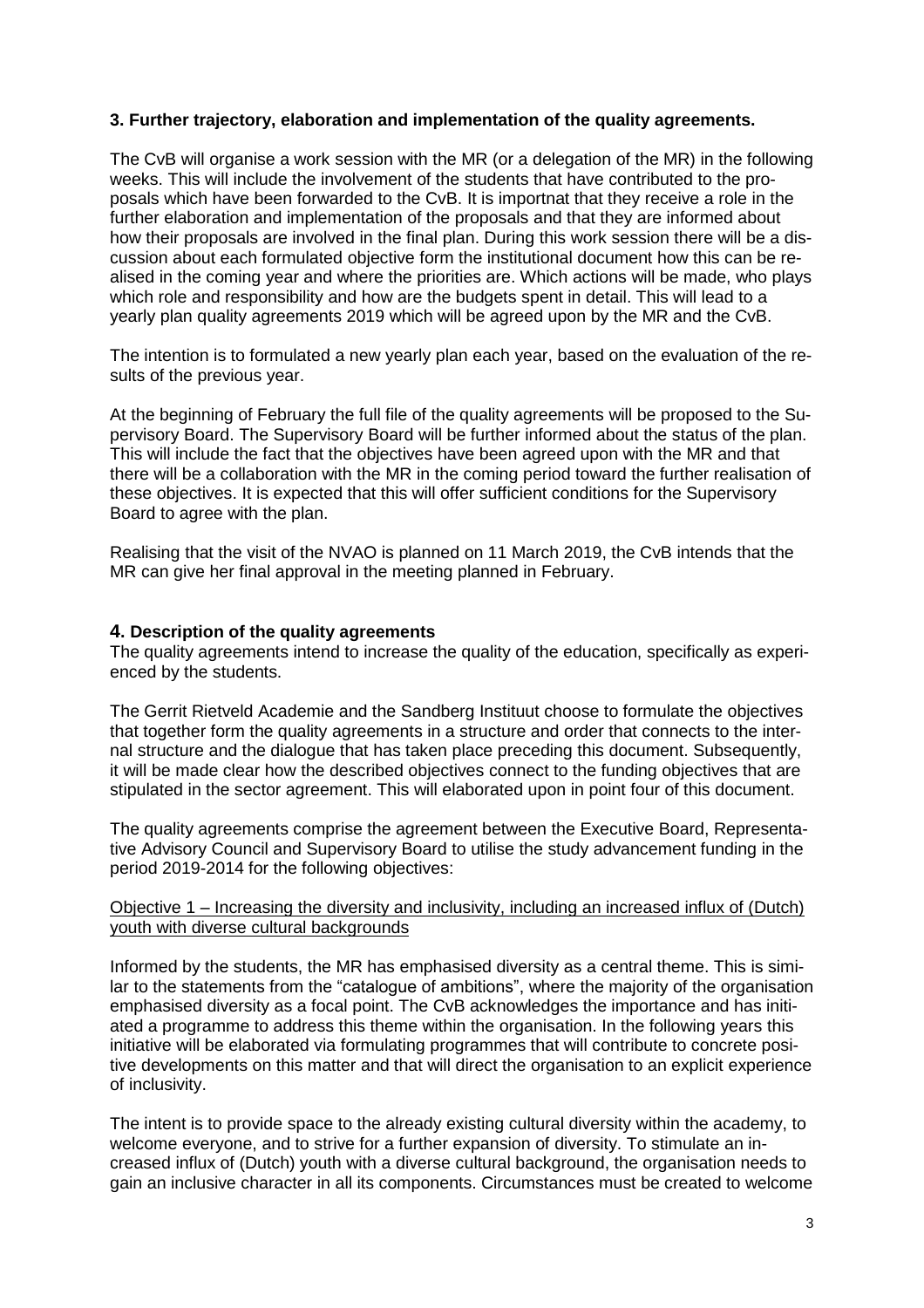all students, regardless of their cultural background. This impacts many layers of the organisation. Here we can consider the composition of teams of teachers and staff, the content of the educational programmes, the way in which we organise the application procedures etcetera.

The programme that has recently been initiated, "Unsettling Rietveld/ Sandberg" has a prospective aspiration. The programme is geared towards providing a platform and creating a culture where concerns surrounding diversity and inclusivity can be discussed through workshops, lectures and performances that connect closely to the education. This contributes to the dialogue about these subjects within the organisation and to the awareness towards these subjects. From this awareness we can further compose concrete measures that intend to lead to improvement. This intention is financed from project resources from the CvB and will lead to a policy document. This document will be the source for proposals for modifications to the organisation that will lead to an increased inclusivity. On the one hand these will consist of the currently existing (educational) organisation, on the other hand these will initiate new initiatives that intend to increase the accessibility for diverse cultural backgrounds. There is a designated budget that will increase in the coming years to support and formulate the proposals. The application of this will be delivered each calendar year by the CvB to the MR to ask for their approval.

#### Objective 2 – Strengthening the position of the students as a whole with the development of proposals for own initiatives in relation to the improvement of the quality of the education and the formulation of concerns to the CvB

On behalf of the students the MR has formulated the wish to set up a student organisation where all student groups and departments are sufficiently represented. The CvB supports this proposal. The intention would be to further develop the position of the student in relation to the objectives and content of the education from a questioning role to an active, more participating role. The independent and initiating attitude that the students generally have and further develop in their education serves as a good basis for this. From within the student organisations the students can create a position for themselves by formulating this active role. Through providing space for this endeavour and providing significant budgets the voice of the students will become visible and heard. This provides a generative position in the further development of the quality of the education. Students will have the opportunity to address their concerns more easily and more directed. This can lead to an improvement of the education, next to the current programme. This can also lead to a further increase of the community experience, which is significant to our small scaled academy.

The working method of the student organisation will be developed in close collaboration between the students, CvB and MR. The activities will first be developed as 'pilots', where there will be space for testing what works and in which way. The whole process will be characterised as an experiment, which also holds an important position within the education at the academy. There will significant investments to make the outcome successful, but failure is also allowed. With the available budget the students will be able to initiate projects that look into how improvements can be formulated or how to compensate a possible absence within the organisation. Suggestions are welcomed from all students, followed by a further development and realisation by the student organisation.

The CvB proposes that there is a yearly composition of a core of 5-7 students that engage themselves for the period of one academic year, with a compensation for their work for several hours (8)/week. Around this core a larger structure of students can be set up.

For the activities of the student organisation there will be a budget that can be utilised independently. This will be reserved to realise activities that provide a supplementary content,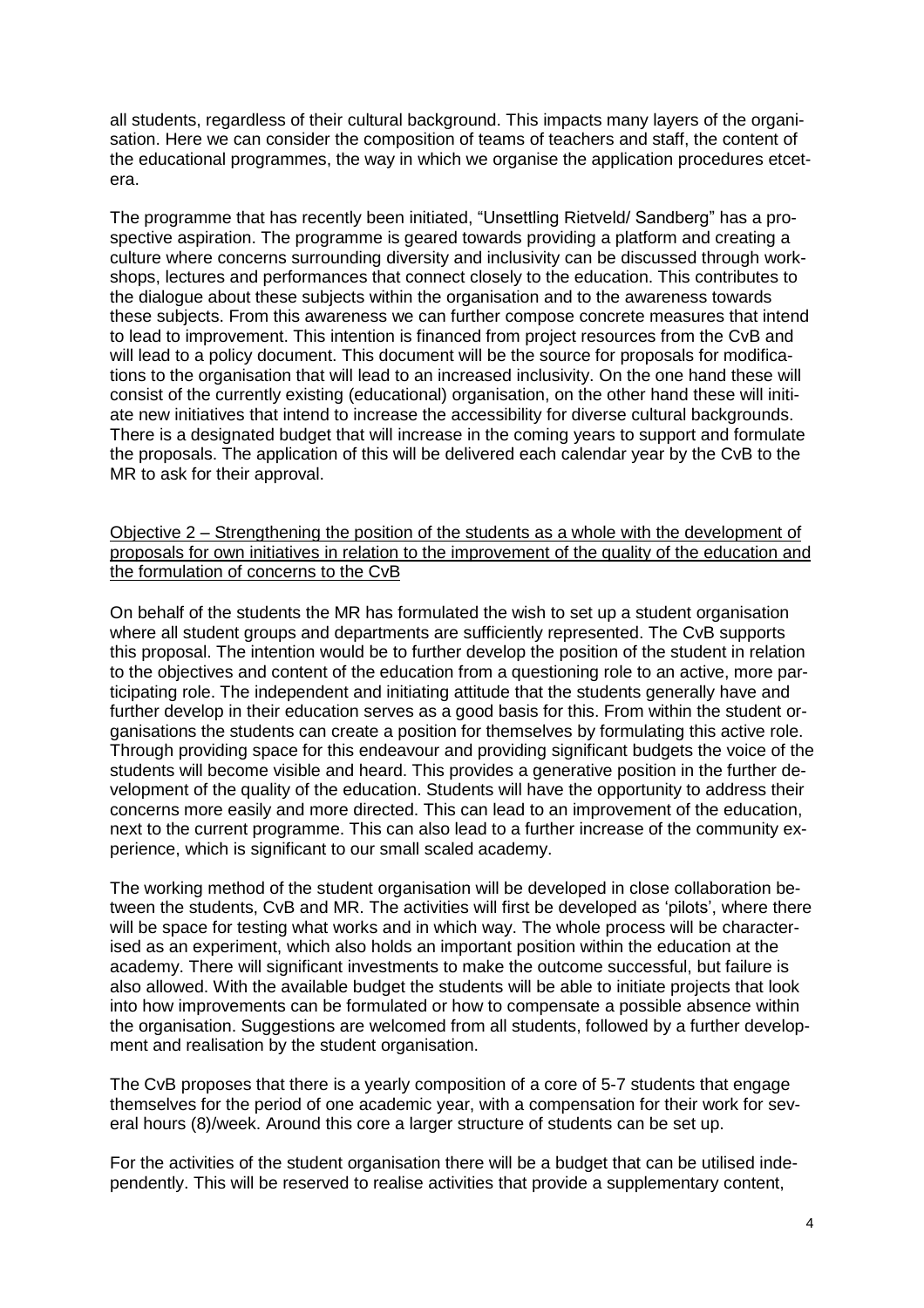which is additional the existing quality of the education. The student organisation will propose their budget planning to the CvB through delivering an action plan, including an intended budget, at the start of the academic year. Next to this a report will be delivered at the end of the academic year including all realised activities, results and expenses. The CvB and the MR will provide advice about the proposed action plan, but this advice isn't binding. The CvB and the MR can lodge a joint objection in response to the action plan and this can lead to temporarily freezing the budgets of the student organisation, until a modified action plan is delivered that both the MR and CvB agree with.

#### Objective 3 – Strengthening the position of the individual student in their personal wellbeing and resilience as a precondition to productively engage with their education

On behalf of the students, the MR has pointed out the strong need amongst the students for more and different forms of attention to their personal wellbeing and resilience. This is similar to what is stated by many voices from within the organisation, calling for attention to support students. It is noted that students are increasingly subject to preconditions, that are often connected to basic needs such as housing and sufficient income. In general it is not within the reach of the academy to realise improvement of these conditions. Where possible, the CvB of course intends to realise improved conditions. The social interactions within and outside the education and cultural differences can lead to tensions. This results in the fact that students are less able to focus on the content of their education. The intent is to arrive at a situation where students feel more balanced, supported when needed, to allow for more focus on their education and personal development. The CvB has considered which actions are most suitable to realise this intention and suggests that this is most effective when it takes place in close connection to the students. Concrete questions signify a lack of insight in procedures where students feel subjected and the desire for support in these situations. It is essential that students feel understood by the person supporting them and this can be strongly connected to cultural heritage.

The CvB intends to approach this question in two ways. The CvB proposes that a few (2-3) students that have a strong connection to the student organisation, described in objective one, will fulfil a role as "confidant student". These students will be offered schooling and will be made aware of the regulations and (complaint) procedures that are present within the organisation. They will be able to inform fellow students that encounter situations in which they feel disadvantaged about the options of dealing with these situations. Next to this they will be able to support the concerned student in possible formal or informal procedures, for example in completing a complaint procedure. The CvB also intends to provide budget to increase the capacity of the student counsellor (and possibly the student psychologist). This increase is intended for the support of these "confidant students" in the fulfilling of their role and if necessary to support the increase of the available hours for support for individual students by the student counsellor and/or the student psychologist. The student counselor and the student psychologist state that they currently have sufficient capacity to meet the needs of the students. There is a clear set of relevant rules and procedures available that is actively used within the organisation. Through the role of the confidant students the needs of the students could be changed. The inent is to increase the attention towards questions and to make it more easy to do so.

#### Objective 4 – Realising supplementary small scaled and intensive intercurricular educational content related to urgent themes and issues

On behalf of the students, but also from a more general presence within the organisation in the "catalogue of ambitions", there has been a noticeable interest for interdisciplinary and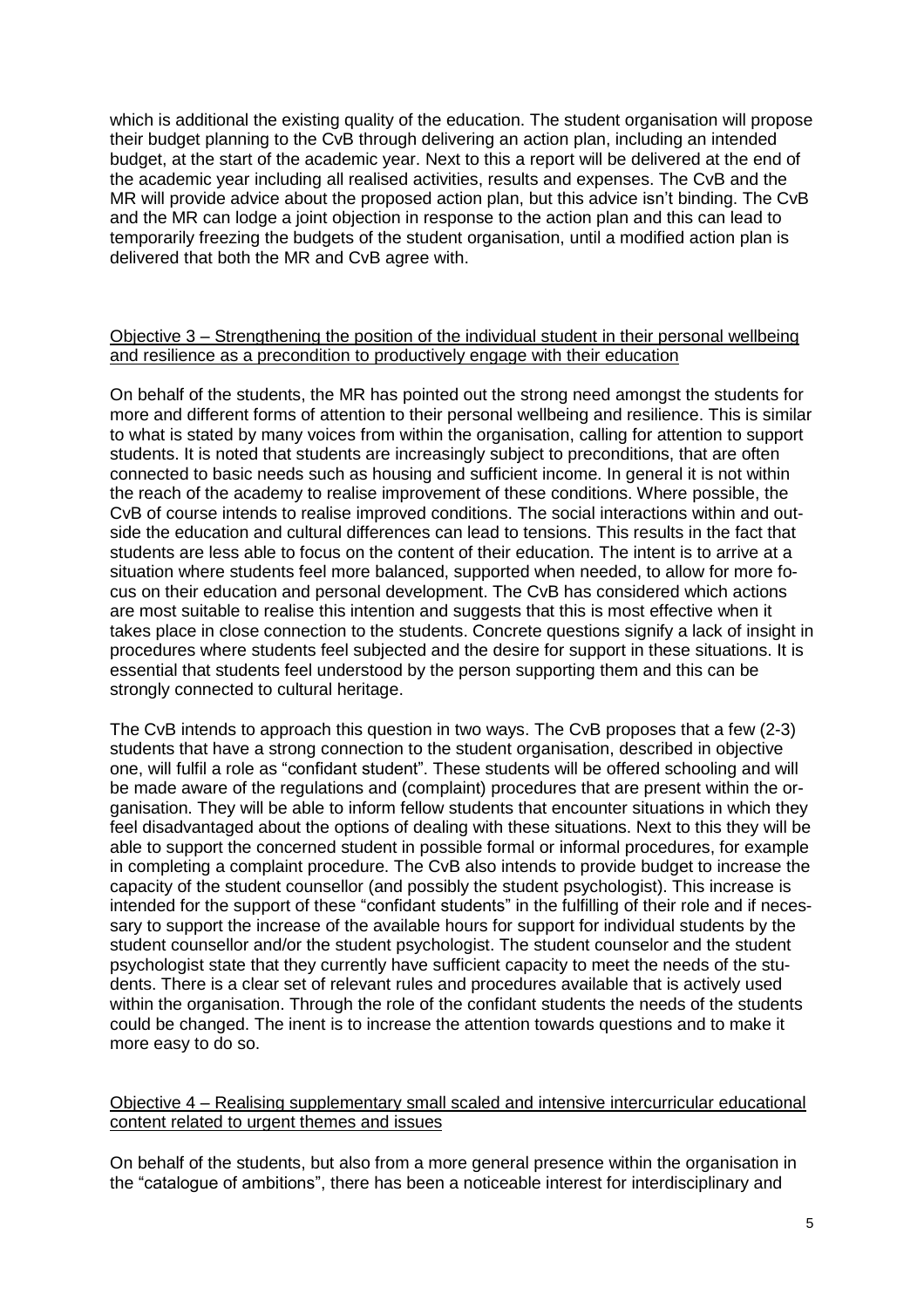trans-departmental collaborations. There are themes that transcend the departments and are interesting to research with students. An example of this would be the theme diversity/ inclusivity. This could lead to the formulation of new innovative questions located at the intersections of several educational disciplines. Or it could lead to questions in the connection to and preparation of the professional practice. The CvB believes that the bachelor and master education can be enriched by realising extra educational input that positions itself in the space between the educational departments. The intent is to add a valuable content related layer, without burdening, pushing aside or damaging the basic quality of the education.

The heads of departments in the educational departments are already occupied with the task of providing content for their educational programme. This implicates that they will not be asked to deliver this supplementary education from within the frame of their already existing assignment. Additionally, the supplementary education will be something that takes place next to the regular education. Therefor a coordinator will be hired for each programme, that will formulate the programme both in content and organisation.

Furthermore it is clear that the course load of the normal bachelor and master programmes is already sufficient. To attend the supplementary educational programme will be optional for the students.

The supplementary education will be formulated as a series of intercurricular programmes, similar in form and structure to the already existing honours programme that is formulated in collaboration between the Gerrit Rietveld Academie and the University of Amsterdam and for example the intercurricular programme Unsettling Rietveld/Sandberg. A limited amount of students (15-20) will be able to join the programmes. This will enrich the character of the intensive small scaled education of the academy. The programme has a time span of one and a half year. Next to the programme that is designed for a small group of students, there will be a programme of several lectures, presentations and gatherings that are open to all students. The intent is to start the first programme in September 2019. Subsequently there will be a structure of three simultaneously running programmes and each terminated programme will be followed by a new one, thus sustaining the structure.

Objective 5– Deepening the content of the education and further professionalisation of teachers through integration and anchoring of the research activities by alumni and teachers connected to the educational departments

The CvB feels that the extension of the research portfolio, in strong connection to the education, can lead to a substantial enhancement of the quality of the education and to further professionalisation of teachers related to their fields of research. This can be realised by making it possible for teachers and alumni to formulate research proposals with the educational departments, followed by research and publishing and presenting the results. In some instances the research will receive an active space in the education. In other instances the presentation and connection to the results will lead to further insights and development. The intent is to further develop the research culture of the academy and to integrate this within the educational departments. This should lead to a more accessible connection to the students, who can contribute to and participate with this research on several levels. The interaction between the education and research within the departments can lead to expanding the field.

The objective is that students can recognise and appreciate the input of researchers in the departments. Next to that students will gain knowledge about research practices in arts and design, which they can work with in their own development and potentially prepare themselves to develop their own input in these practices.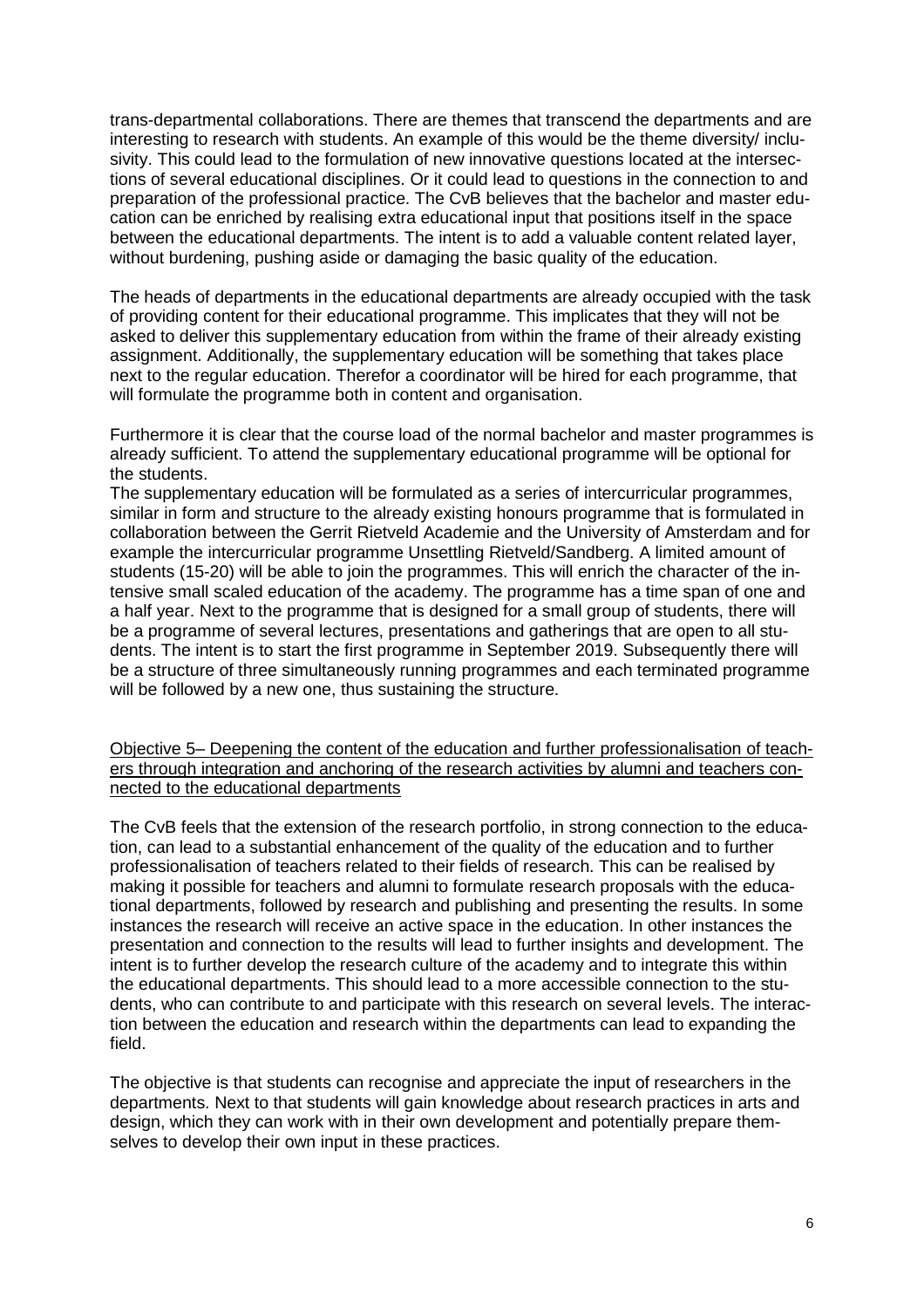In 2018 and 2019 there are reserved budgets for both bachelor and master from the study advancement funding to create research projects connected to the educational departments. These budgets will we increased step by step, after evaluation by the MR and potential corrections.

# Objective 6 – Improvement of the educational facilities

Since 2015, when the pre-investments in the frame of the study advancement funding was first brought to attention, investments to improve the educational facilities have been mentioned. The MR has articulated on behalf of the students that the desire exists to intensify the endeavours in this matter. The budgets will be continued and expanded. In the "catalogue of ambitions" we can see that educational facilities is an important topic for many involved with the organisation.

In the recent years there has been a substantial trajectory of expansion through the new building and the modification of the existing building. This has significantly contributed to the improvement of the educational facilities. New educational space has been realised, in connection to the needs of the education. This space has specific spatial qualities, such as height and the available daylight, which is important for art education. There has been an improvement of the facilities and specifically of the workshops that support the education. Important functions have been added, such as a film recording studio and an editing studio. Next to this the already existing space, through renovation and recomposition, has been optimised for the education. Due to the expansion of space all components of the educational organisation have been brought together to one location, by January 2019, intended to enhance the content of the education through reciprocal interaction and exchange. A part of the supplementary yearly costs that are caused by these improvements, are and will remain, a component of the costs in the frame of the study advancement funding.

In 2018 en 2019 we have reserved budgets from the study advancement funding for the expansion of the opening hours and support hours of the workshops.

The production of work plays a central part in the education at the academy. The workshops offer the facilities required by the students. The following years will include an increase of the workshops, both in quality and quantity. The intent is to arrive at a larger availability and support in the workshops. Next to that the available techniques will be increased. There will be an investment in the further development of the existing knowledge of materiality in support of the quality of the education.

## Objective 7 – Realising an active archive of works produced at the academy

The MR, the students, the "catalogue of ambitions" and the CvB have expressed the desire to create an archive about the works produced at the academy. The intent is to develop a digital library that students can use as a resource during the creation of new work. The works need to be disclosed in several ways in the archive, for example based on themes, techniques, materials etcetera.

In 2018 the exhibition "Gerrit wordt 50, Willem maar 28" took place at the academy. This was a large scaled anniversary exhibition dedicated to the 50 years of the Gerrit Rietveld Academie and the 28 years of the Sandberg Instituut, that is named after Willem Sandberg. The exhibition is based on fragments of the history of the community of both the Gerrit Rietveld Academie and the Sandberg Instituut and was curated by alumnus Moritz Kung. Together with the organisation, he has performed significant research about works that have been produced at and from the academy, followed by a selection and bringing together an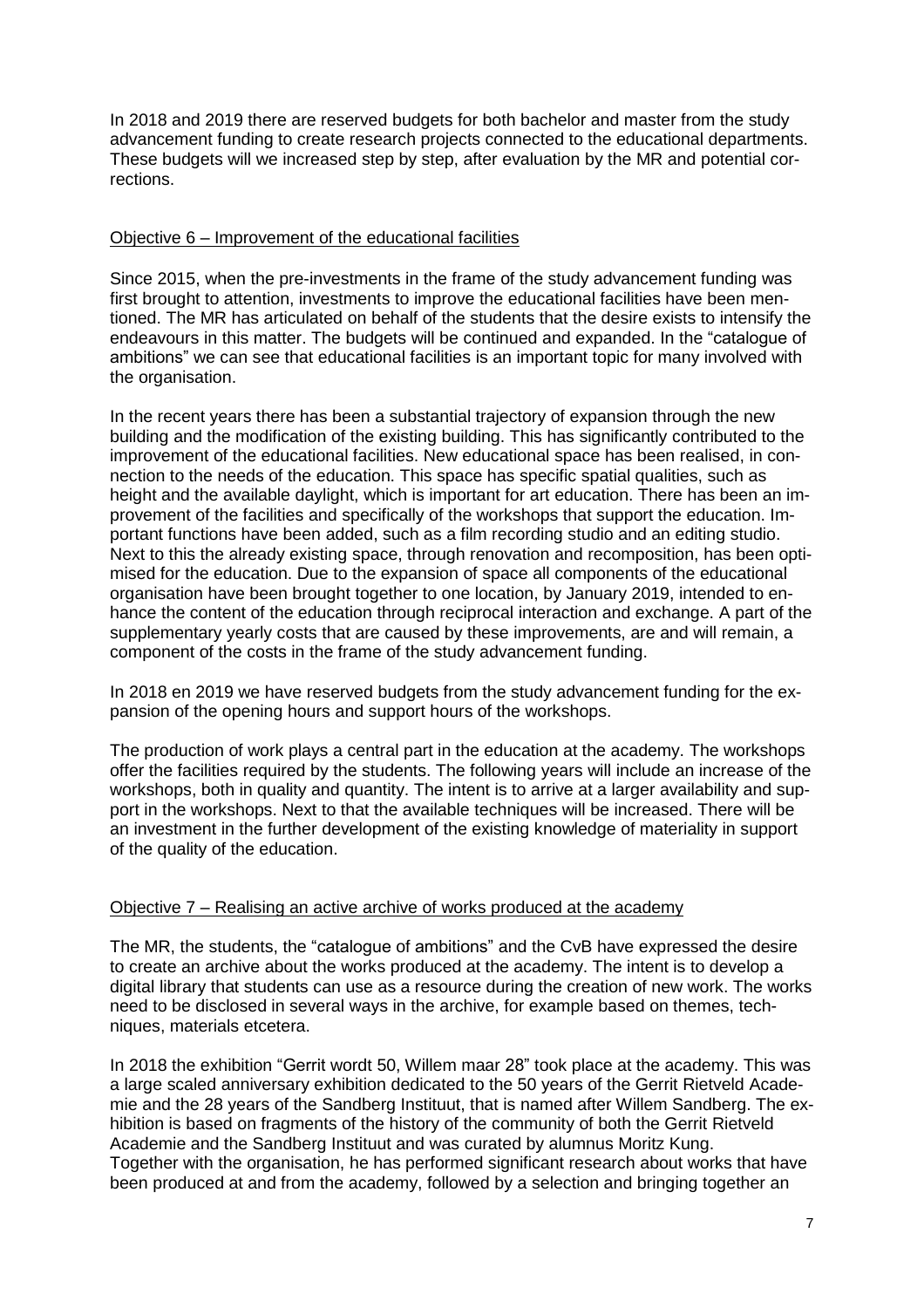interesting collection of work in the exhibition. This trajectory forms the base for the creation of an archive, which can lead to a substantial enhancement of the education by increasing the existing sources.

# Objective 8 - Developing of new models that support teachers in their professional development and continuing of already existing professionalisation programmes

In 2018 en 2019 there were already reserved budgets from the study advancement funding for professionalisation programmes for teachers. There has been a didactic programme, named "Teacher in conversation", which will be continued and expanded if desired. There have been several study days for teachers and staff, where themes related to education have been addressed. This will also be continued and the form and content will be further elaborated.

Next to this the CvB intends to create space for experimentation in the development of new programmes where teachers can be supported in their content related and didactic professional development. The assembly of teachers of the Gerrit Rietveld Academie and Sandberg Instituut mostly consists of professional artists and designers. Next to the research activities discussed above in objective number five, the CvB believes that there can be specific forms for the further professional development of teachers in relation to art education. The development will be set up first through pilots and experiments, which allows for a shared decision between students and teachers about which models provide an added value and can be developed further.

There will be a reserved budget for developing proposals and realising a programme. This budget supplies resources for the organisation and guidance of a programme and for compensated working hours for the participating teachers. The application will be proposed to the MR by the CvB on a yearly basis.

**5. The quality agreements arranged by the themes stipulated by the sector agreement** The formulated objectives, mentioned above at point three, that together form the quality agreements connect to the objectives formulated in the sector agreement. In the summary below the objectives from the quality agreements are classified after the objectives formulated on a national level.

| Objectives sector agreement             | Objectives quality agreements GRA and SI                                                                                                          |
|-----------------------------------------|---------------------------------------------------------------------------------------------------------------------------------------------------|
|                                         |                                                                                                                                                   |
| 1. Intensive and small scaled education | Objective $2 -$ Organise input by students to<br>increase study succes<br>Objective 4 - Supplementary small scaled in-<br>tracurricular education |
| 2. More and improved support students   | Objective 3 – Strengthen position individual<br>student                                                                                           |
| 3. Study succes                         | Objective 1 – Increase diversity and inclusiv-<br>ity, geared towards influx                                                                      |
| 4. Differentiation of education         | No objective formulated                                                                                                                           |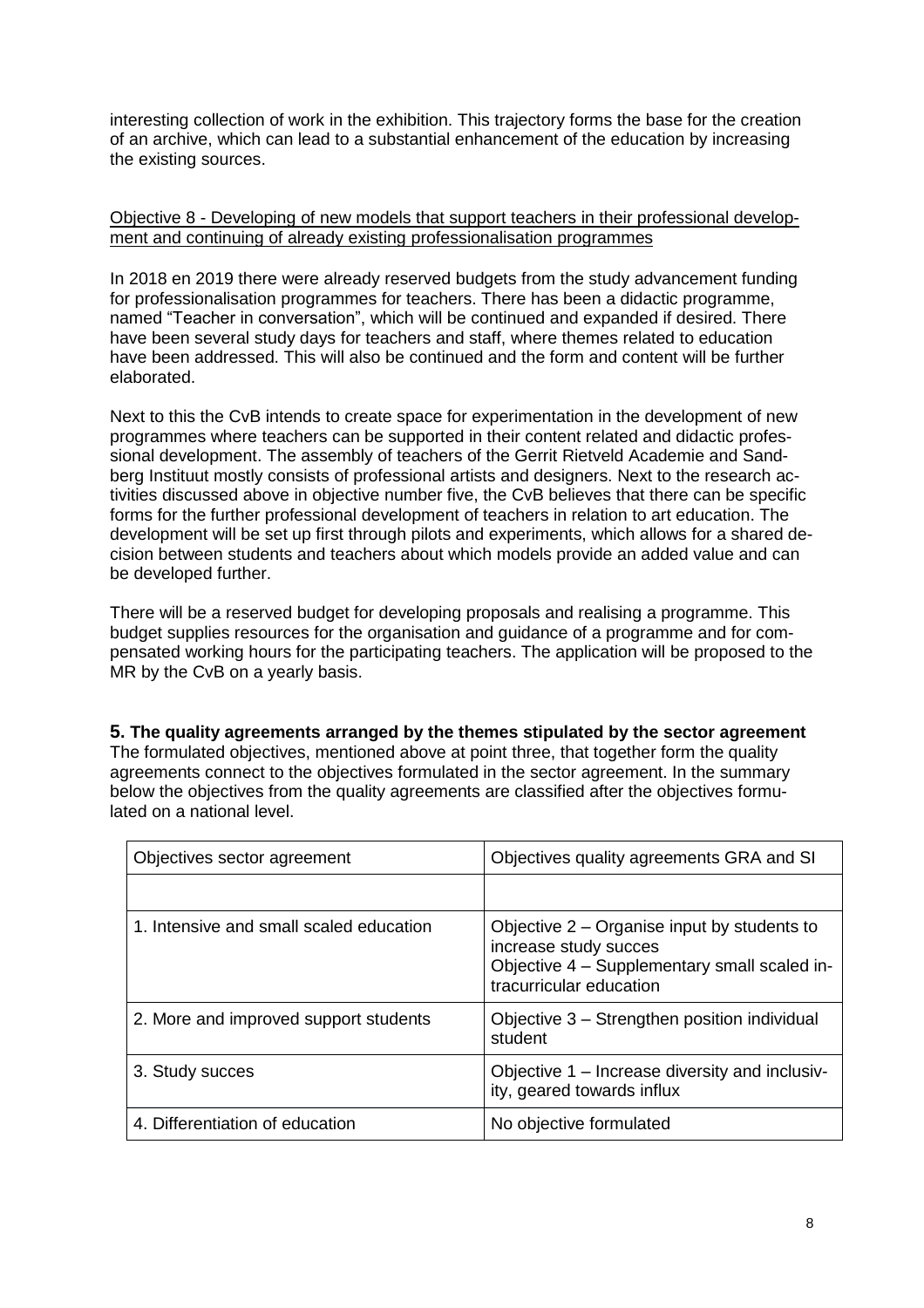| 5. Suitable and sufficient educational facilities | Objective 6 – Improve educational facilities<br>Objective 7 – Create an archive of work pro-<br>duced at the academy                                                                             |
|---------------------------------------------------|--------------------------------------------------------------------------------------------------------------------------------------------------------------------------------------------------|
| 6. Professionalisation of teachers                | Objective 5 – Develop teachers and educa-<br>tion through expansion of research<br>Objective 8 - New models professional de-<br>velopment teachers and continue already ex-<br>isting programmes |

For objective four from the sector agreement, differentiation of education, there hasn't been a formulated objective. We have preferred to include objectives connected to this theme in other themes which are prioritised. The differentiation of the education is not seen as a goal in itself, but as a method to arrive at a substantial objective. The differentiation of the education can be the result of the objectives described in this document, but isn't an explicit objective.

# 6**. Estimated budget realisation quality agreements**

Attached is the estimated budget for the utilisation of the study advancement funding, related to the discussed objectives, in the period 2019-2014. For 2019 there was already a confirmation about how the study advancement funds should be used. This was in the framework of the full estimated budget of 2019, through the proposal of the CvB and approved by the MR. The previously discussed estimated budget for 2019 has been modified slightly, to create space for a few new initiatives to commence. De general lines of the confirmed budget will be continued.

The ascending amounts of the study advancement funding to be received cause that not all objectives can be invested in fully. Clear choices and priorities need to be made.

The CvB will deliver a yearly report to the MR about the way the budget from the study advancement funding is spent, including an overview of the estimated budget for the following year. If needed the MR and CvB can agree on slight modifications of the budgets between the several objectives.

An important feature of all established objectives is that these are formulated in addition to the current education. This guarantees that in case the study advancement funding wouldn't be continued beyond 2024, the largest part of the activities can be finalised without harming the basic infrastructure of the education. The acquired knowledge can be implemented in the regular educational departments and most likely a part of the initiated projects can be continued with other resources.

Explanation of the budget for each objective

## Objective 1 – Increasing the diversity and inclusivity, geared towards influx

Because this subject has high priority, the trajectory has already been initiated in 2018 (elaborated in the text above). Resources from the general budget have been made available and the CvB intends to continue to reserve those resources for this subject. These resources are intended to realise the policy plans. The amounts that are included in the budget of the study advancements funding are therefor, especially in the first years, limited. When the policy objectives are formulated, there will be amounts reserved from the quality agreements to realise new initiatives, realising the policy objectives.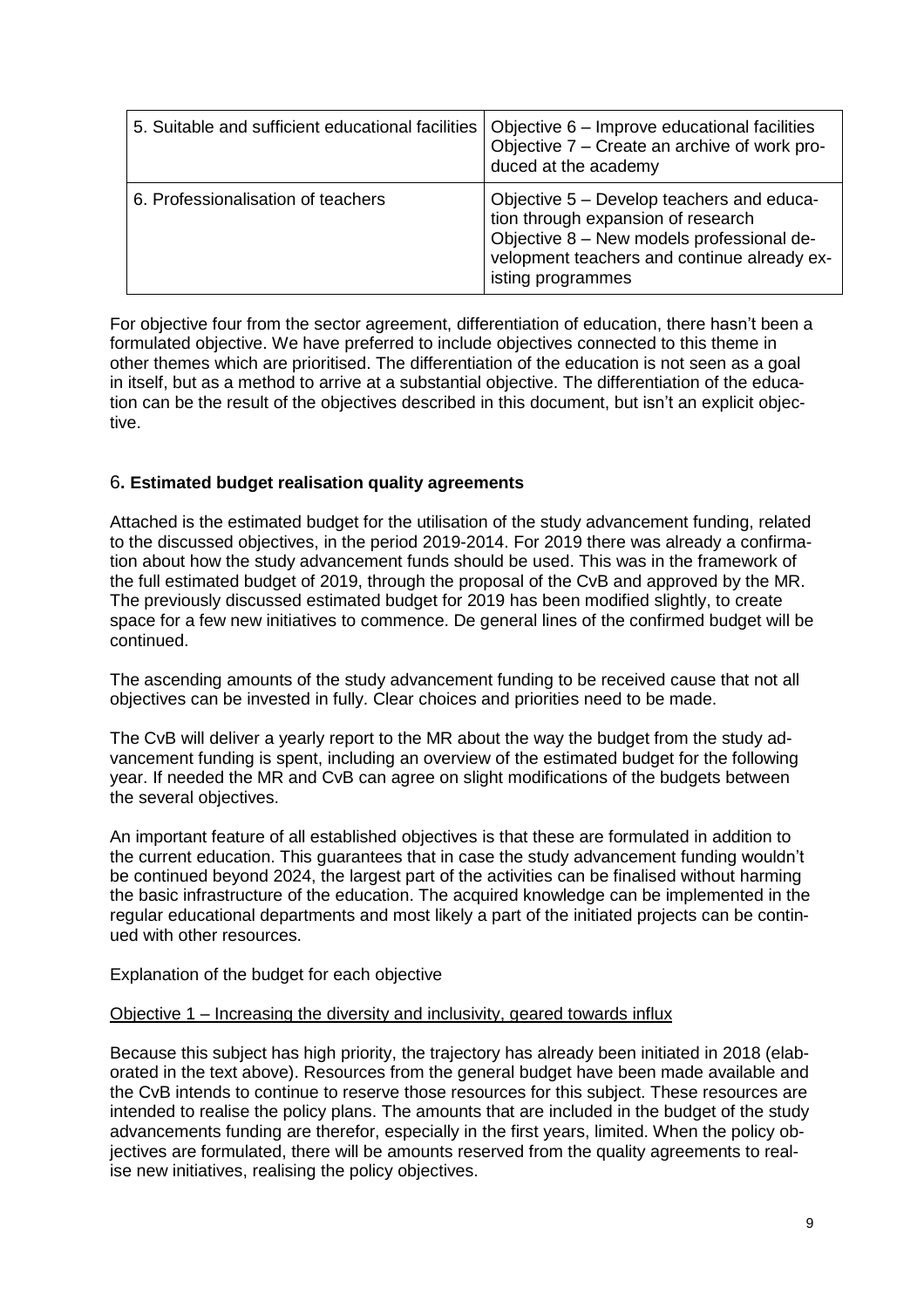# Objective 2 – Organising the contribution of students to increase study success

This budget is intended to create and financially support a student organisation. A part of this budget is meant for the organisational structure and for the fee of the participating students. The largest part of the reserved amount (50000 in the first years and subsequently increasing) is meant for supporting initiatives and projects from the student organisations. The expectation is that the increasing amounts will be parallel to the development of the amount and the content of the supported projects.

# Objective 3 - Strengthen the position of the individual student

The budget that is available in the first years, will be used for the education and support of the confidant students. The staff members that will be tasked with supporting students, the student counselor and student psychologist, state that they currently have sufficient capacity to meet the need for support from the students. In case the role of the confidant students leads to more attention toward diverse questions and issues, it is imaginable that the need for support increases. The reserved amounts will be increased in the future with resources that can support more available hours of the student counselor and/or the psychologist. In case this increase is needed sooner, the CvB will look into other resources to support this.

## Objective 4 - supplementary small scaled intensive intercurricular educational content

In the text about this objective it is stated that a series of programmes will be developed. This will be constructed in a few steps toward three simultaneous programmes. The budget is in line with this step by step development. The amount of programmes each year will be stated in the estimated budget.

## Objective 5 - Develop teachers and education through development of research activities

From the pre-investments, some study advancement funding has already been used to realise this objective. Before 2019 the CvB and MR had agreed which resources would be reserved for this subject. There will be a significant supplementary amount reserved in the estimated budget from 2021. Specifically the further development of the research portfolio in proximity of the educational departments requires significant amounts so that there can be space to realise this in both bachelor and master.

## Objective 6 - Improve educational facilities

This objective has been previously marked as a budget expense which means that there have been pre-investments and that it is included in the 2019 budget trajectory. This will be increased step by step in the following years. The increase of the capacity and quality development of the workshops requires a significant investment, which will be supported by these budgets.

## Objective 7 - Develop archive of work from the academy

As previously mentioned the increasing budgets from the yet to be received study advancement funding cause that not all objectives can receive the same attention and resources. For the development of an archive there will be resources that will be reserved step by step from 2020. The CvB will look into the possibilities to initiate these activities from a central budget in 2019 and 2020.

Objective 8 - New models professional development of teachers and continuing already developed programmes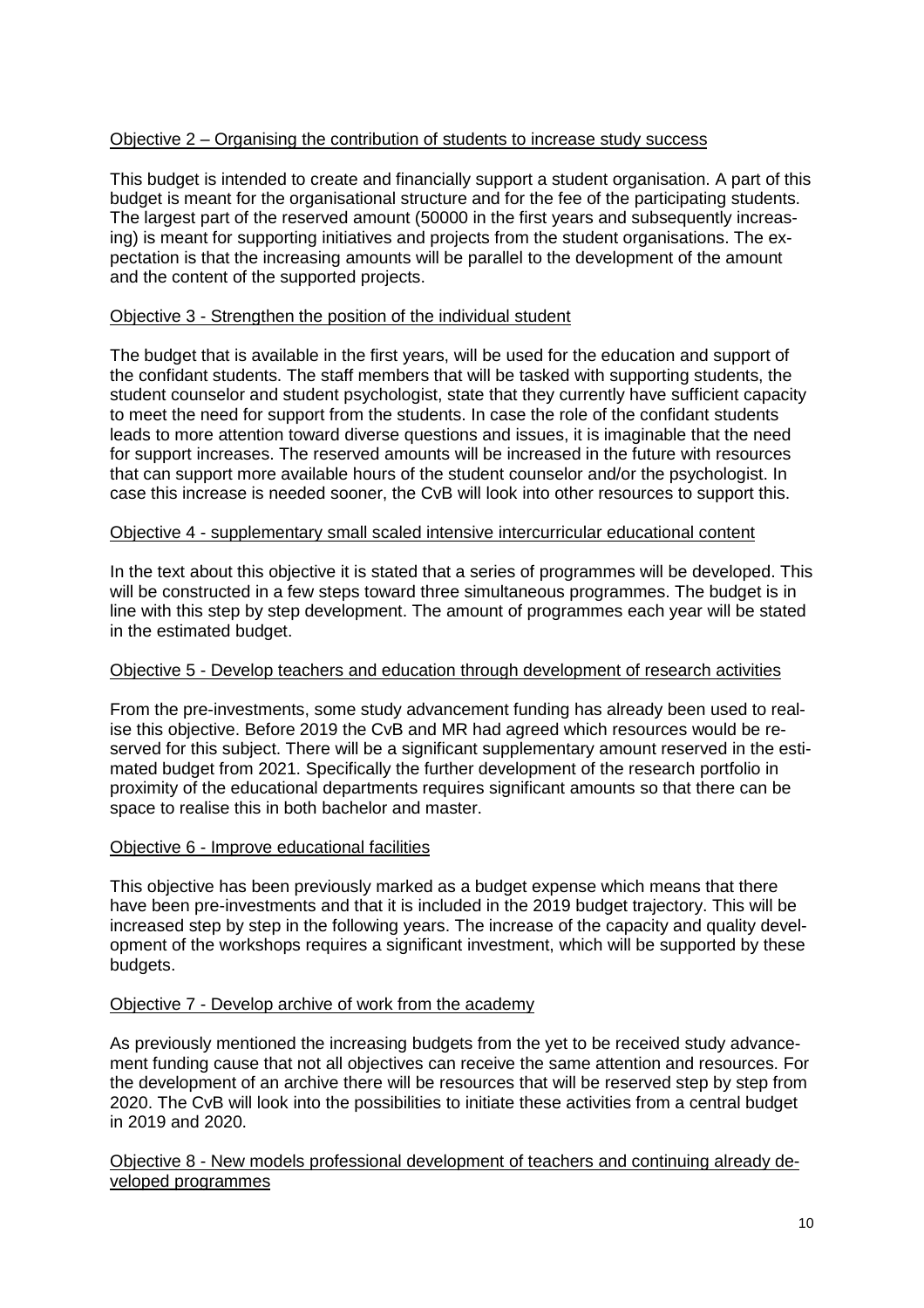This objective is already supported from the pre-investments and based on the confirmed estimated budgets from the study advancement funding. The reserved amount will be slightly increased step by step to provide space for the intended development of specific professionalisation trajectories for teachers.

# **7. Accountability**

The systematics of the accountability of the realisation of the quality agreements and the usage of the quality resources holds two components: a systematics that is used for all the set objectives and specific resources that are used for the accountability of individual objectives.

#### Accountability of all set objectives

At the start of each academic year there will be a report composed by the CvB which describes which progress has been made concerning the diverse objectives in the previous year. Next to this a financial report will be delivered where the realised expenses of the quality resources will be compared to the estimated budget. This report will be delivered to the MR and discussed collectively. The evaluation will form the basis for the conversation about the yearly plan of quality agreements which will be subsequently implemented.

Next to this there will be a student satisfaction study (STO), which will be carried out every two years. This study will form a guideline for the achievement of the set objectives. The last study has taken place in the spring of 2018. This study can be considered as a baseline measurement. In general a positive development should become clear in the way the study is experienced and specifically concerning the components such as the content of the study and the quality of the teachers.

#### Accountability of individual objectives

With each of the objectives, a specific accountability can be stated, which is summarised in the text below.

#### Objective 1 – Increasing the diversity and inclusivity, geared towards influx

In the description of this objective it is included that we are working towards a policy document. In the document the policy objectives and intentions will be formulated. Based on this, there will be an investigation about how these objectives and intentions are realised.

#### Objective 2 – Organising the contribution of students to increase study success

As described in the texts the student organisation will be asked to compose a yearly activity plan and to compose a report of all realised projects at the end of each year. These pieces will be used to compare the performed work with the expectations.

#### Objective 3 - Strengthen the position of the individual student

The STO of 2018 was the first elaborate research into student experiences of undesirable behaviour. This question will be continued in the STO of the following years, so it can measured whether this behaviour decreases. Next to this the student counselor and student psychologist have been asked to deliver a yearly report which elaborates on the quantitative need for support and the content of these needs. The confidant students will also be asked to deliver a similar report. This will contribute to keeping track of the desired positive developments.